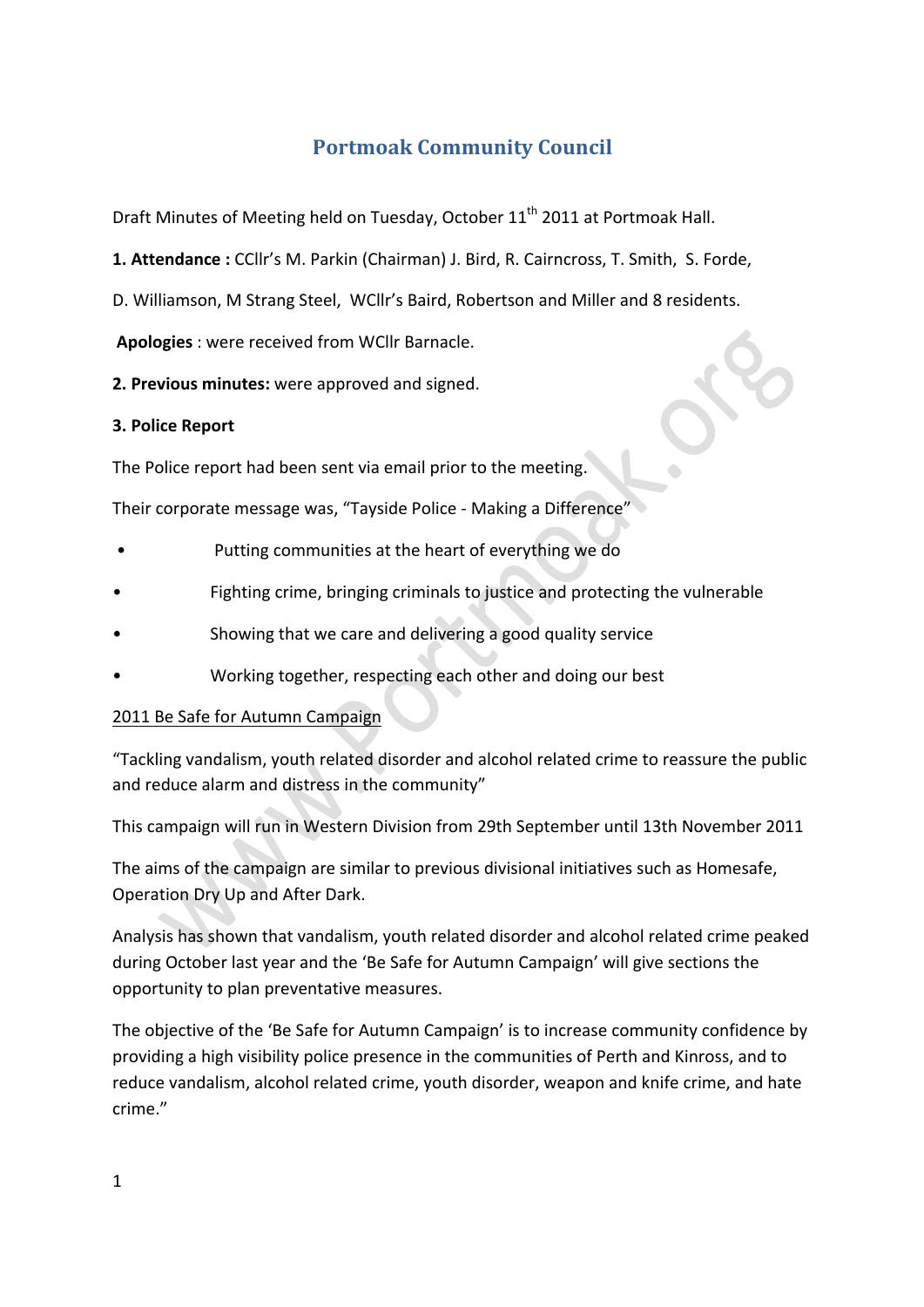### Recent crimes

 $29/09/2011$  (overnight) – theft of construction and DIY equipment – Country Holdings, Wellside Park – three persons arrested.

### **4. Treasurers report:**

There has been an increase in funds of 9p, being interest earned on the total account balance of £1506.

## **5.#Matters#arising from#previous#meetings**

1. Stephens Field : The CCs solicitors are presently in touch with solicitors acting for A & J Stephen Ltd., and the acquisition of the field is proceeding, albeit very slowly. The secretary has written to Stephens regarding the broken five bar gate straining post, although users of the field are finding it easier to enter the field without the gate in place.

2. Kinnesswood Bus Shelter: The bus shelter was inspected by Mr Moray Fraser of PKC Transport Department, without any prior notice, because he had been passing through Kinnesswood, and thought to take the opportunity. He had subsequently telephoned the Chairman to say that he did not think that the roof was leaking, but it had not been raining at the time. Mr Fraser however thought it would now be unlikely that there would be money available for a new roof in any event, but PKC might undertake to remove moss from the roof and paint the internal beams with a wood treatment. At the Chairman's behest another visit is planned, with a CCllr present.

3. Bus Stop at Scotlandwell: The Chairman had spoken to Margaret Roy at PKC Transport Department, and she will make a site visit to discuss possible re-positioning of the bus stop, as raised by CCllr Forde at the September meeting. This visit would be combined with that of Mr Moray Fraser when he returns to view the Bus Shelter, as they work in the same office at PKC.

4. Build Outs: No reflective tape has been installed as indicated by Cllr Baird at the September CC meeting, and the signage on the Scotlandwell build out on the A911 has been demolished by traffic, and requires replacement. It seems unreasonable that the community has to wait so long for things as simple as reflective tape or a replacement bollard.

CCIIr Smith had received information that a replacement for the demolished bollard had been ordered by PKC.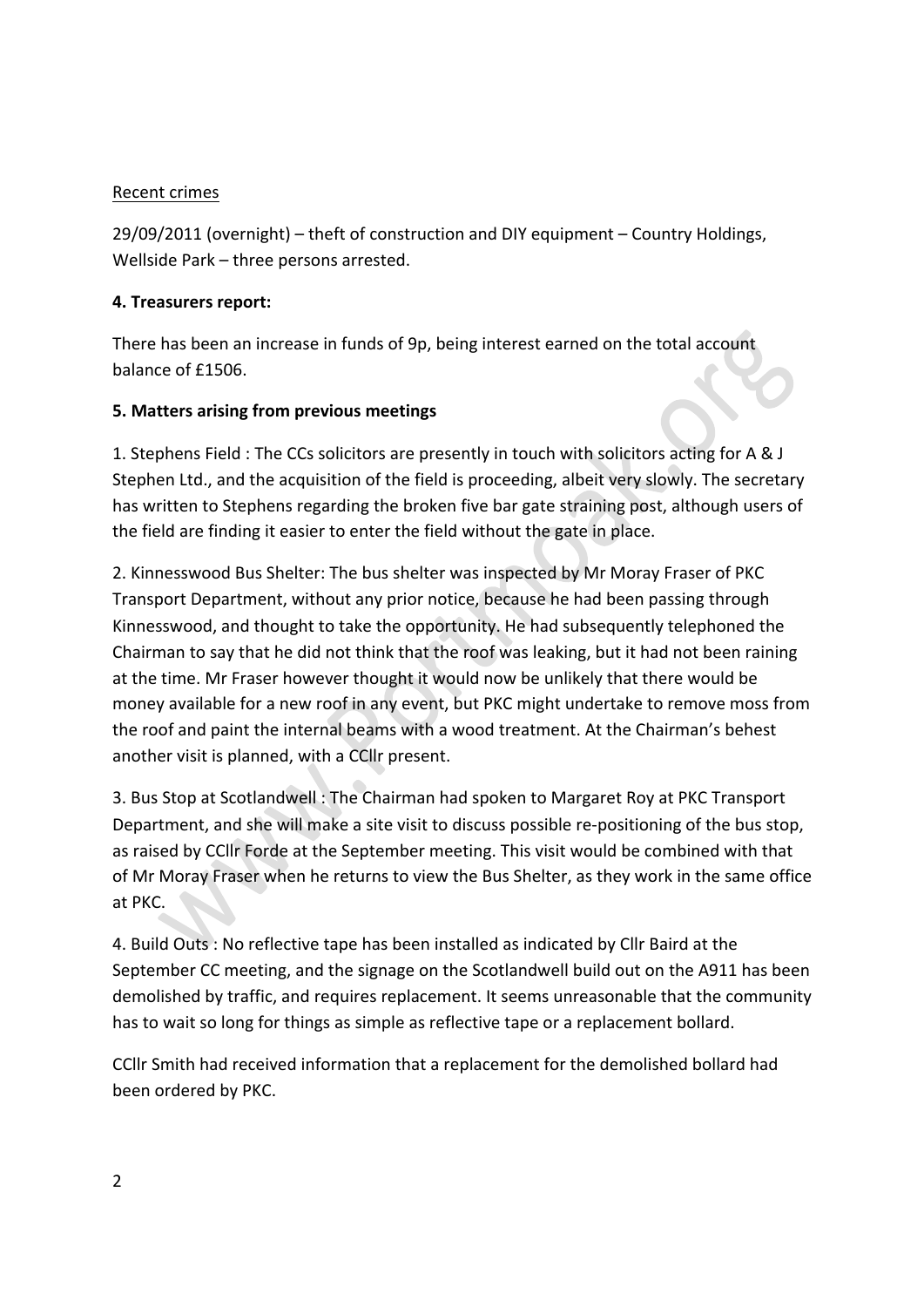CCIIr Cainrcoss raised the question of whether the build outs were indeed as successful an idea as first thought. He had initially been in favour of them, but the problems experienced since their completion had led him to question their benefit. The solar powered lighting for the build outs was not evident in the dark.

After a lot of discussion WCllr Robertson suggested that P&KC Roads dept should be asked to visit the sites in question. It was also agreed that the Community Council should consider all the alternatives and arrive at an agreed position regarding the viability of the build outs.

5. Water Level in Loch Leven : The response from Mr Keith Miller, Clerk to the River Leven Trustees, expected by the end of August has not been received, but Mr Miller has apologised for this, and has said that he was still awaiting the information he needs to respond.

6. Wall Opposite Portmoak Hall : The grey cement rendering, chosen by residents, has been applied by PKC contractors. The Community Council would like to thank P&KC for following up the suggestions of the community in this matter. Item closed.

7. Proposed Kinross-shire Community Council Network : On 27th September, the Chairman and CCllr Robin Cairncross attended an exploratory meeting in Kinross, organised by Ward Cllr Michael Barnacle, to discuss the possibility of the formation of a Network of Kinrossshire Community Councils, the purpose of which would be to exchange information, to discuss best practice, and to provide mutual help for the benefit of all Kinross-shire Community Councils, thereby improving procedures and practices, and to provide different perspectives for consideration, all for the benefit of the County of Kinross-shire.

This meeting was attended by Community Councillors from five of the six Kinross-shire Community Councils, plus Ward Cllr Kathleen Baird. Sufficient common interest was shown for a second meeting to be held on 18th January 2012. It was noted that PKC approve of this proposed Network, and will kindly pay for the hire of a meeting room at the Campus.

8. Community Council Elections : These were organised by PKC, and nominations closed on 29th September. The present seven Portmoak CCllrs were nominated, and will therefore be re-elected on Thursday 3<sup>rd</sup> November 2011 for a period of four years. There were no other nominations received.

9. Pedestrian Footpath along A911 between Easter and Wester Balgedie : This matter is presently in hand on a number of fronts, and the creation of this footpath is a Portmoak CC objective. A suggestion that Dryside Road could be used was considered inappropriate. WCIIr Robertson said that TRACKS were currently in discussion with the three landowners beside the A911.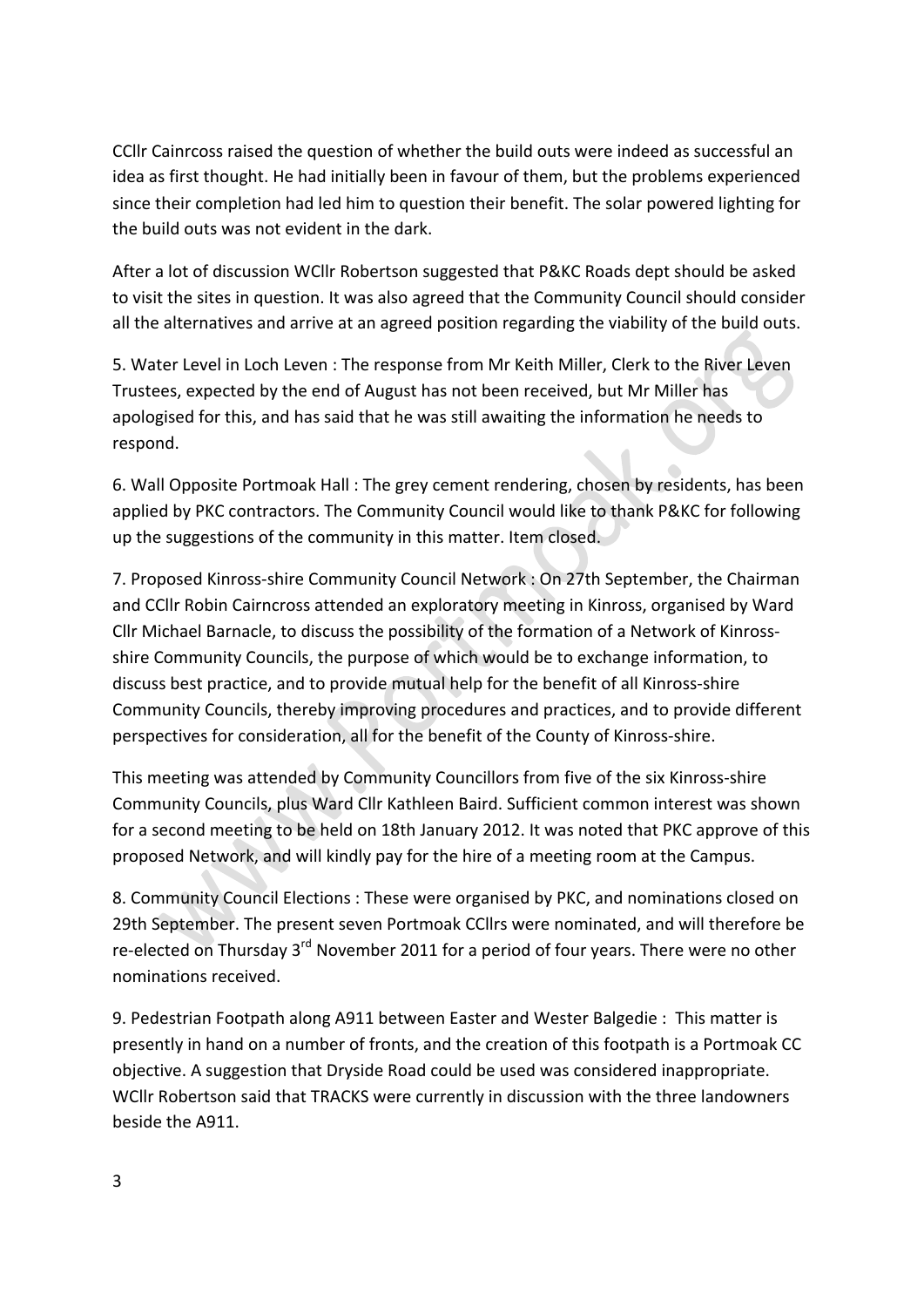WCllr Robertson also informed the meeting that TRACKS were in the process of finalising the part of the walkway between Portmoak Moss and Grahamstone. It was considered that the Heritage Trail brought a lot of business to the area through visitor numbers.

10. Lomond Country Inn: The Chairman had contacted the owner of the Inn, who indicated that it was to be included in a sale by property auctioneers based in Edinburgh, at the beginning of November.

11. Gritting and Snow Clearing : In response to CC input, and requests for information, the PKC Area Roads Engineer (South) had e-mailed on 5th October to say that a full reply would be provided for Portmoak CC by Area Roads Engineer Mr Stuart D'All. This had not been received at 11th October, but information printed in the Kinross-shire Newsletter would indicate that steps are being taken for 2011 / 2012, that include some of the Portmoak suggestions made to PKC Roads.

There was discussion relating to the lack of response to date from P&KC Roads. Despite local businesses preparing for expected bad weather, it seemed that P&KC were still not discussing with Community Councils plans which would improve services over last winter's response. One of the suggestions made by the Community Council was a self help scheme, whereby the CC could immediately contact suitable snow clearing contractors in the area when they were required.

#### **6.#Subcommittee reports**

#### **Paths, Pavements and Roads**

The culvert on the Michael Bruce Way might be repaired by the contractors presently working on the Heritage Trail.

CCIIr Tom Smith also reported that he would be attending the official opening of the Kinross Mill Section of the Heritage Trail, on 31<sup>st</sup> October.

#### **Planning**

There had been 34 applications to date for the planning year 2011.

Since the last meeting there had been 4 applications. No objections would be made by the CC to 11/01533/FLL, proposed new build at Channel Farm, Pittendriech. 11/01484/FLL, proposed new build at Newlands Farm. 11/01574/FLL, proposed extension at Clunes, Scotlandwell.

However the CC had reservations about 11/01388/FLL, proposed new build at Levenmouth, and has submitted an objection.

There had recently been an approval by P&KC for 3 windmills, 1 km NE of Glenlomond.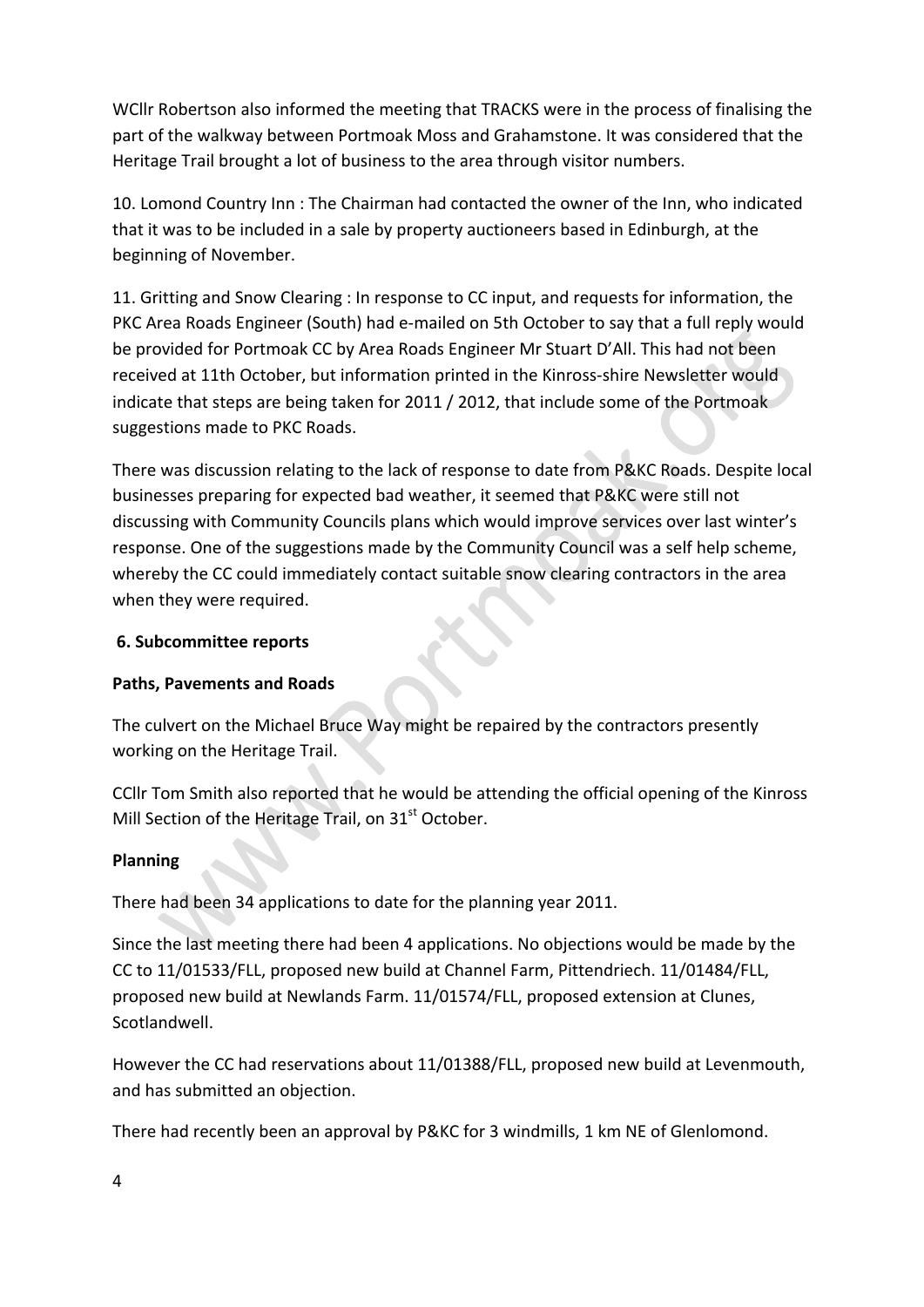CCIIr Cairncross, on behalf of the CC, participated in the twice yearly meeting of the Planning Forum hosted by P&KC. The areas covered included an update on the proposed Local Development Plan and how it was to be taken forward; a number of matters relating to planning conditions including the role of Section 75 Agreements; and specific matters relating to the planning process such as pre-application consultation, and errors on the PKC website. This was a constructive meeting with contributions from developers, Community Councils and PKC officials.

Ongoing issues that the CC is discussing with P&KC, include problems associated with the back dating of information, and errors on the P&KC website planning portal. However there has been a recent important change to public access of the Council's planning website. Early experience suggests that this change could meet many of the concerns raised by the CC.

One issue in the planning cycle that still created problems was the acceptance of material changes by the planning officers, without further consultation. The rules regarding this were still considered to be unclear. WCllr Robertson described this area of the planning process as a democratic deficit.

Although not directly associated with the planning process, CCllr Forde raised the problems that were now associated with the building site at Scotlandwell due to the lack of purchaser interest. WCllr Robertson suggested that the CC write a letter to the builder setting out the concerns of the community, and the Chairman asked CCIIr Forde to list the problems, and he would write to the builders.

With regard to the building plots at Kilmagadwood, a resident asked if they could be alerted to any changes to the present proposals for this site. CCllr Cairncross suggested that the residents would have certain safeguards because of the way the Development Control Committee report granting approval for this development had been minuted.

## **Ward Councillor Reports.**

WCllrs Baird and Robertson had previously spoken on a number of issues. The Vane Farm Road would be closed for a short period in November, while a new water pipeline was laid across the road.

WCllr Miller suggested that residents should consider the use of winter tyres. His experience last year was that they increased road holding especially on slopes in icy weather. He was aware of the cost of these items.

The recycling centre at Kinross was having a trial period with polystyrene products.

A survey had recently been undertaken on what visitors thought about the area in terms of facilities, especially around the Heritage Trail, and what improvements could be made. WCllr Miller also noted a planning application adjacent to the Gliding Centre.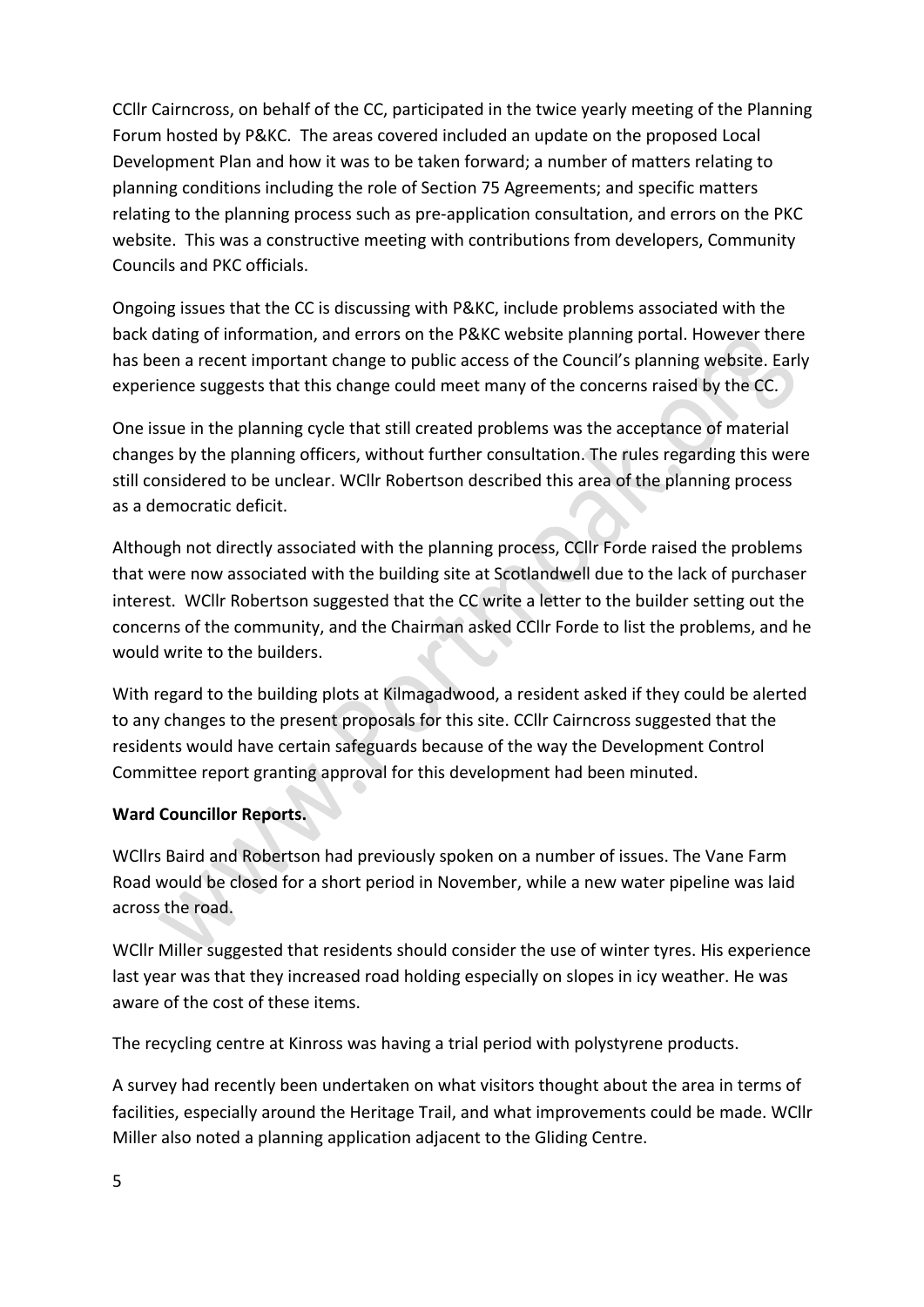WCllr Miller also asked the public to support the Friends of Portmoak Primary School request for their vote in the RBS Community Force competition, to support the creation of a new and inspiring library experience within the school. Some residents had experienced problems with following the details on the website, http://communityforce.rbs.co.uk/project/961

WCllr Robertson was aware that a number of proposals for additional parking places in Portmoak were associated with the Heritage Trail, but said that it should be remembered that the original concept of access to the Heritage trail was via 5 access points, and these had not changed. It was also important to recognise that there was a bus route serving the Heritage Trail. Although parking spaces were important in each of the Portmoak villages, these should not be automatically associated with the Heritage trail, but should be considered for the benefits they brought to specific areas.

WCllr Barnacle had submitted his report via e mail, as follows;

"I made representation to the Roads dept on 14 May 201 regarding the Speed Limit Review of A & B Class Roads, and said:

Point 5 of my letter relates to the A911, and I am unhappy with your response: I suggest your proposed variation under 2(p) at Scotlandwell, should be extended further north-west to a point before the junction by Fairview House, following a recent planning approval for housing development there. Also your variation under 3 © at Wester Balgedie, should be extended west, to the Channel Farm / Pittendreich junction.

Your proposal for a 40 mph limit on the B919 at Mawcarse is welcome.

I remain unhappy that my requests for a 50 mph limit between Scotlandwell & Auchmuirbridge, and an extension of the 50 mph limit south of Hatchbank, to Gairney Bridge, have not been agreed."

#### **7.#AOCB**

1. Letter received from Kinross-shire Civic Trust re Planning Aid Scotland training event.

2. It was discussed how best to limit the speed of vehicles on the south side of Scotlandwell. CCIIr Forde would set out the problems and the Chairman would write to P&KC Roads dept to seek a solution.

3. A resident raised the issue of speeding traffic between Auchmuirbridge and Scotlandwell. Although this area was not part of the recommendation for a restricted speed limit, there was a clear indication that drivers were travelling at excessive speed.